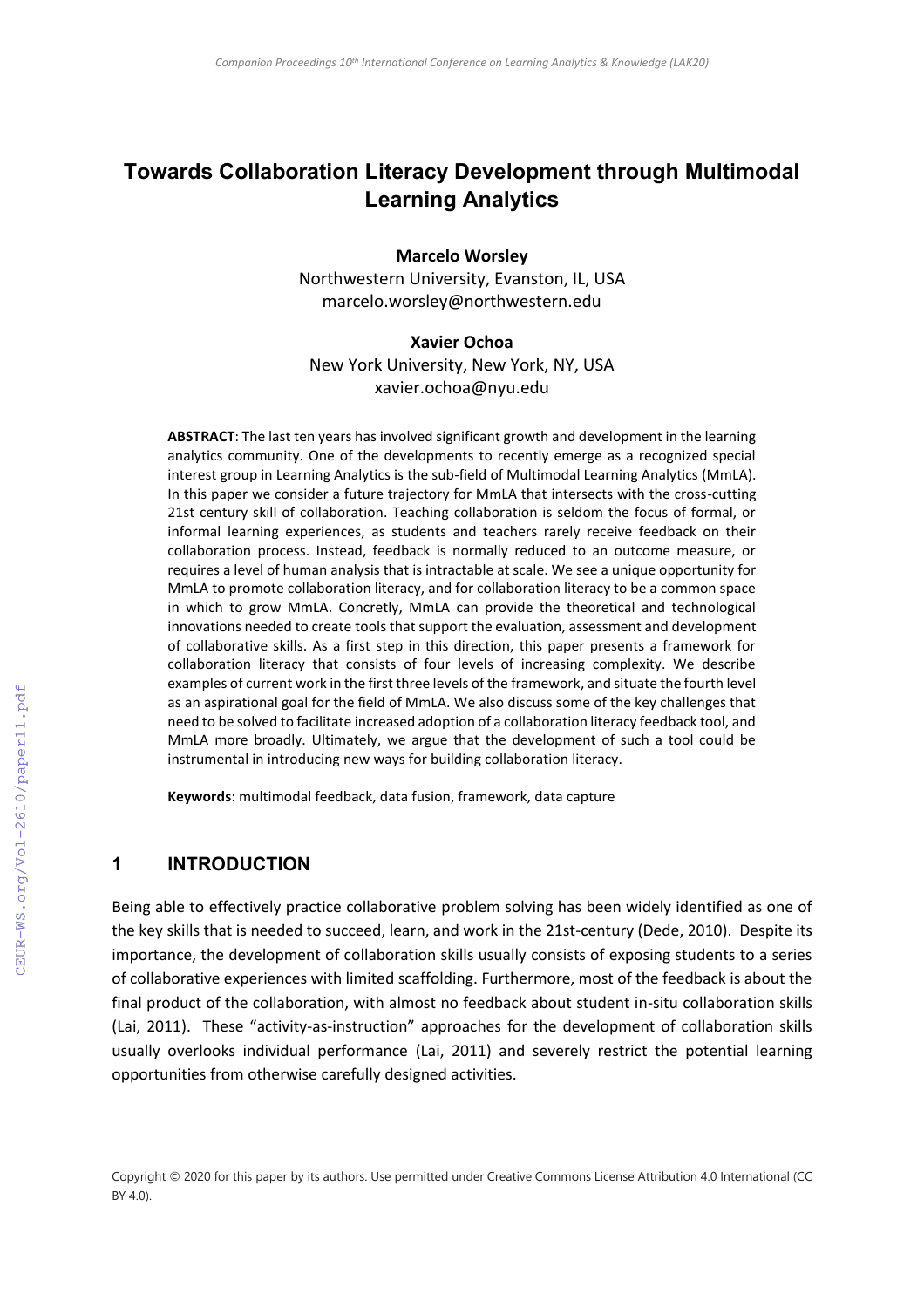This focus on evaluation of collaboration artifacts instead of evaluation of the collaborative process is not an oversight or pedagogically-justified preference. It is a predictable result of both a lack of literacy and capacity to provide such feedback. It is easier to provide and receive feedback about a concrete artifact that has a predefined physical or digital form and can be easily shared between participants, than to give feedback about a sequence of remembered actions that are not always shared (or remembered) by students or teachers. While analyzing the collaboration process is possible, and it is routinely done for research purposes (e.g.: [Kleinsmann, Deken, Dong, and Lauche](#page-9-0)  (2012); [Berland, Davis, and Smith \(2015\);](#page-9-1) [Shaffer, Collier, and Ruis \(2016\)\)](#page-10-0), the level of observation, coding and analysis currently required is scarcely practical for a teacher (or students) during a normal collaborative activity. Providing feedback about the collaboration behaviour of each student is a desirable goal. However, the current practice is too laborious and time consuming to be routinely used.

There have been several proposals on how to improve the feasibility of teaching collaboration skills in regular educational contexts. These proposals could be summarized in what [Griffin and Care \(2014\)](#page-9-2) note when talking about how to improve the teaching and assessment of 21st century skills: ``New forms of data collection needed to be devised, and methods of analysing those new forms of data need to be identified and tested``. This challenge perfectly aligns with the goal of Multimodal Learning Analytics [\(Ochoa & Worsley, 2016\)](#page-10-1) (MmLA): capturing, analyzing and fusing several streams of data to better understand and improve learning processes. MmLA is uniquely positioned to bridge the gap between what is a desirable pedagogical approach (providing detailed feedback about student collaboration practices) and what is practical (a pedagogical/technical tool that can be easily used in general collaborative activities in the classroom). MmLA provides the technical tools to easily capture human behaviour using low-cost, synchronized, multimodal sensors [\(Domínguez, Chiluiza, Echeverria,](#page-9-3)  [& Ochoa, 2015;](#page-9-3) [Martinez-Maldonado, Echeverria, Santos, Santos, & Yacef, 2018\)](#page-9-4) and to estimate learning-relevant constructs based on the analysis and fusion of that multimodal data [\(Di Mitri,](#page-9-5)  [Schneider, Specht, & Drachsler, 2018;](#page-9-5) [Worsley, 2018a\)](#page-11-0)

As we consider the design of learning analytics tools that can facilitate the development of collaboration, we argue that a primary focus should be to rapidly provide feedback that is clear and actionable. To do this, it should be able to fulfil the following requirements:

- It should be able to automatically provide a detailed multimodal transcript [\(Ochoa, Chiluiza,](#page-10-2)  [et al., 2018\)](#page-10-2) that summarizes the relevant actions that occurred during the collaboration activity. This information can support reflection by the teacher or the students. Teacher-facing dashboard for students collaboratively building database diagrams [\(Granda, Echeverría,](#page-9-6)  [Chiluiza, & Wong-Villacrés, 2015\)](#page-9-6) and an Emergency Room behaviour reflection tool for nurses in training [\(Martinez-Maldonado et al., 2019\)](#page-9-7) are examples that satisfy this requirement.
- It should also provide estimates of collaboration-relevant constructs. These estimates should be based on objectively measured quantities that augment an individual's capability to understand their collaboration behaviour. An example in another domain is the analytical report provided by an oral presentation feedback tool [\(Ochoa, Domínguez, et al., 2018\)](#page-10-3).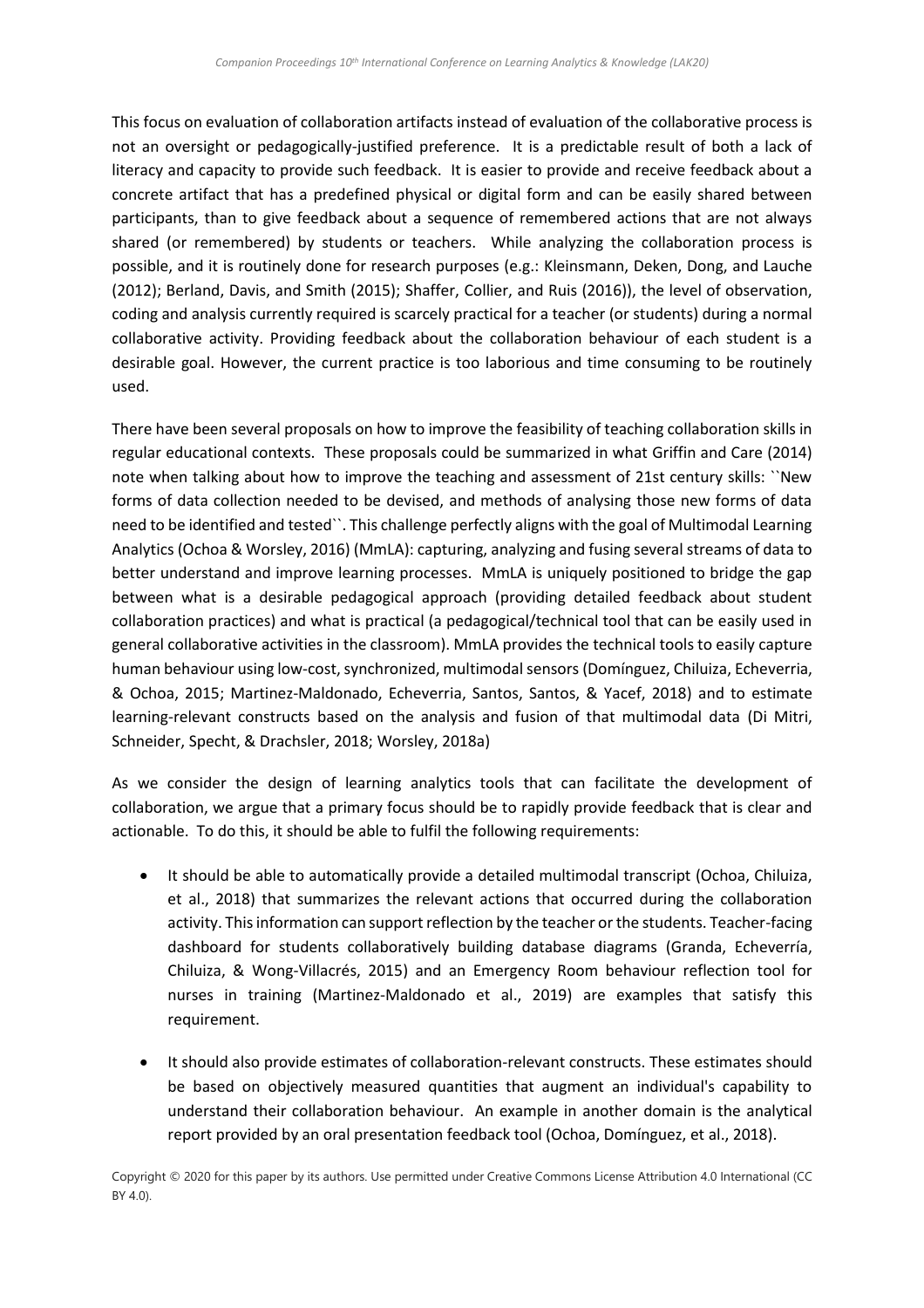- It should integrate seamlessly into the collaboration activity. For example, an instrumented table that displays the percentage of conversation-time used by each participant around the table [\(Bachour, Kaplan, & Dillenbourg, 2010\)](#page-8-0) would satisfy this type of requirement.
- It should support different types of classroom orchestration [\(Dillenbourg, Prieto, & Olsen,](#page-9-8)  [2018\)](#page-9-8) and not be designed for just one type of collaborative activity. Alternatively, it should have utility for different learning context.

This list of requirements currently lies in the fuzzy frontier of what is pedagogically beneficial and technically possible. The main contribution of this paper is detailing the guidelines and a possible road-map to build a tool that is both theoretically-grounded and technologically feasible. Section 2 will introduce the concept of collaboration literacy and a novel multi-level framework to connect collaboration constructs with existing MmLA research. Section 3 will present the technical challenges to convert the framework into a functioning tool that could be easily deployed in real-world scenarios. Finally, we conclude with remarks on a potential path forward for MmLA and collaboration literacy.

## **2 DEFINING COLLABORATION LITERACY**

We conceptualize collaboration literacy as the ability to ascertain and respond to changes in the quality of a collaborative experience. From the student perspective this amounts to being conscious of one's own contribution to a group, as well as the awareness and ability to intervene in order to ensure a strong collaboration. From the teacher perspective this includes awareness of how different groups are progressing, being able to respond to those groups in a timely fashion, and developing prompts and activities that afford good collaboration.

It is easy to adopt a simplistic perspective around collaboration quality that consists of generic labels for "good" and "bad" collaboration. Without question, there are practices that can promote more or less effective collaboration. At the same time, however, there are a number of more complex practices and behaviours that differentially contribute to the nature of a collaboration. Within this paper, we provide a framework for thinking about the complexity of different constructs. We position the framework as being important to guiding on-going research at the intersection of MmLA and collaboration. Concretely, it provides a framework that researchers can use to position their work, and also provides aspirational goals for where their work might go. Table 1 identifies collaboration related constructs, the research that supports their salience and where we place each construct relative to the multi-level system that we describe below. This list is not exhaustive. Advancing collaboration literacy helps participants learn to recognize the different levels at which one might quantify collaboration quality.

Note: Though we use literal versus semantic in thinking about the different levels, these are approximations, as these terms are not true binaries. Instead, there is a continuum between literal and semantic that is difficult to represent in a strict set of four categories. Nonetheless, we make every effort to draw clear distinctions between the different levels of the framework, and propose that multimodal data can afford a more semantic representation of a student's actions or perceived state.

Copyright © 2020 for this paper by its authors. Use permitted under Creative Commons License Attribution 4.0 International (CC BY 4.0).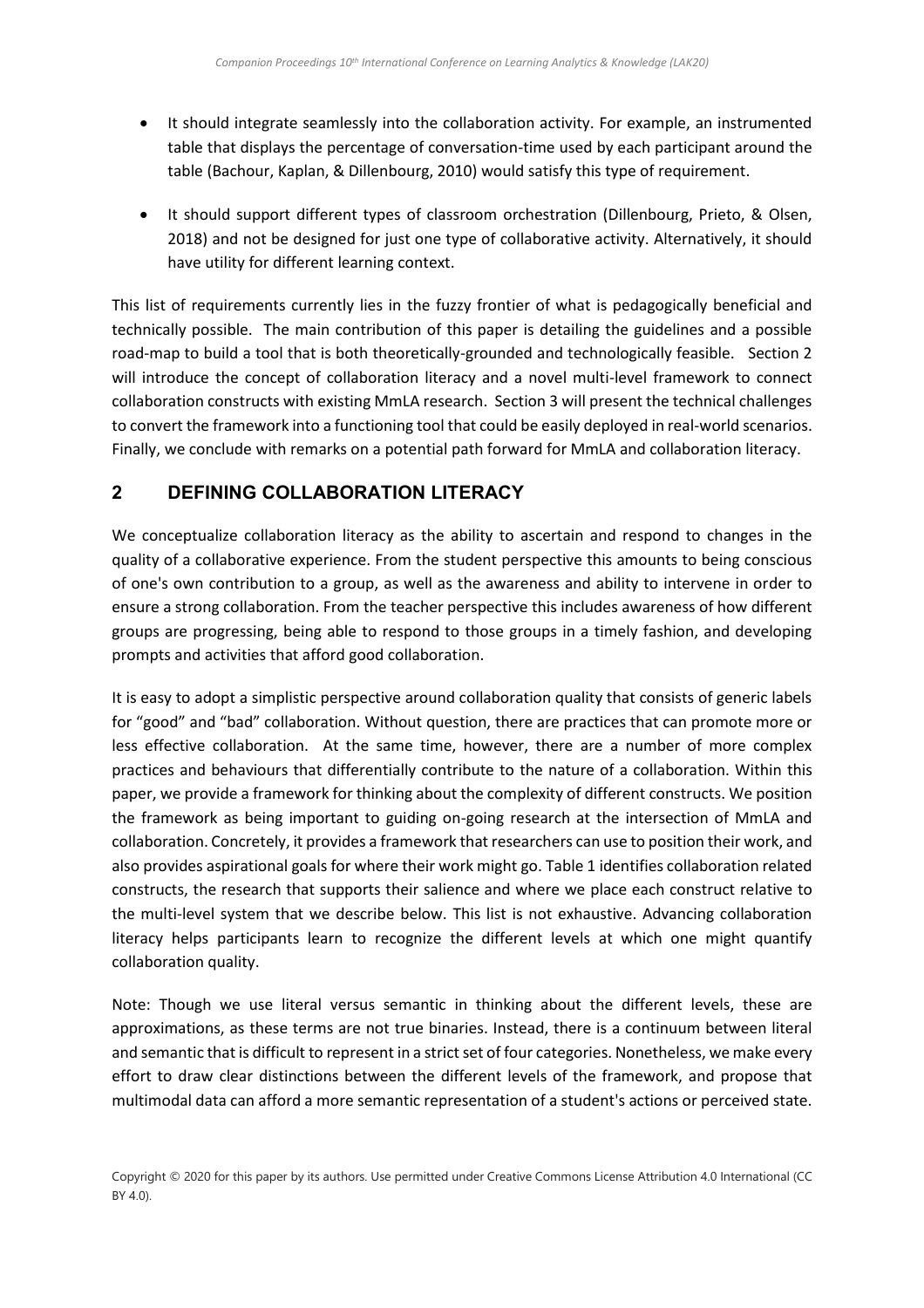| Level          | <b>Constructs</b>            | <b>Example Reference</b>                                    |
|----------------|------------------------------|-------------------------------------------------------------|
|                | <b>Text Contributions</b>    | Leeuwen van Leeuwen, Janssen, Erkens, and Brekelmans (2015) |
| Unimodal       | <b>Head Position</b>         | Worsley, Scherer, Morency, and Blikstein (2015)             |
| Literal        | <b>Affective State</b>       | Richey, D'Angelo, Alozie, Bratt, and Shriberg (2016)        |
| Individual     | Tactile Engagement           | Worsley (2018a)                                             |
| $\mathfrak{D}$ | Entrainment                  | Lubold and Pon-Barry (2014)                                 |
| Unimodal       | Body Synchrony               | Cukurova, Luckin, Millán, and Mavrikis (2018)               |
| Literal        | Joint Visual Attention       | B. Schneider et al. (2018)                                  |
| Multi-party    | Turn Taking                  | Devault, Mell, and Gratch (2015)                            |
| 3              | Turn Management              | Emma M. Mercier, Higgins, and da Costa (2014)               |
| Multimodal     | Ouestioning                  | Hmelo-Silver and Barrows (2008)                             |
| Semantic       | Monitoring                   | Hmelo-Silver and Barrows (2008)                             |
| Individual     | Summarizing                  | Wise and Chiu (2011)                                        |
| 4              | Rapport                      | Gratch, Wang, Gerten, Fast, and Duffy (2007)                |
| Multimodal     | Negotiating Interactive      | Emma Mary Mercier, Higgins, Burd, and Joyce-Gibbons (2012)  |
| Semantic       | Convergent Conceptual Change | Roschelle (1992)                                            |
| Multiparty     | Struggling                   | Bassiou et al. (2016)                                       |

Table 1. Levels of collaboration analysis, their associated constructs and example references

#### **2.1 Level 1: Unimodal, Literal, Individual**

The first level for examining collaboration quality involves looking at how a given individual is contributing or engaging through a single modality. Within research on collaboration, the modalities of speech and text tend to be privileged, as verbal, or textual, engagement is often a precursor to an effective collaboration [\(Hmelo-Silver & Barrows, 2008;](#page-9-12) [Emma M. Mercier et al., 2014;](#page-10-7) [Richey et al.,](#page-10-5)  [2016;](#page-10-5) [van Leeuwen et al., 2015\)](#page-10-4). Within this paradigm, researchers might look at the quantity and quality of speech and/or text generation. For example, researchers might look at the speech fraction, or the amount of time someone is talking, relative to the total time of the activity. Speech fraction values approaching 0 or 1 are likely to be indicative of interactions that were not very collaborative. Text also tends to be a rich modality for gleaning insights about the nature of an interaction. With the assistance of computational tools (i.e., Lightside [\(Mayfield & Rosé, 2013\)](#page-10-11) or Natural Language Toolkit [\(Loper & Bird, 2002\)](#page-9-15)) or through human annotation, researchers can begin to develop a better understanding of an individual's cognitive, social, or emotional state during a given collaborative activity. Inferences about participant state can also be inferred from the use of video or voice technology. These unimodal data points can be informative for characterizing the relative success of the interaction, and for enabling easy identification of noticeable changes in individual participation. Early work in MmLA demonstrated how looking at a single modality, could help predict collaboration among students completing math problems. Specifically, [Ochoa et al. \(2013\)](#page-10-12) found that using various simple features for how fast someone writes, or draws, the percentage of time they use the calculator and how much they mention numbers or mathematical terms, are good proxies for predicting their level of expertise within a group. Hence, in certain situations, a unimodal, individual approach can provide a reasonable starting point for ascertaining the nature of a group collaboration.

#### **2.2 Level 2: Unimodal, Literal, Multi-party**

Level 1 looked at how a given individual may be engaging with a specific task through a single modality. Level 2 extends these measures to being multi-party. This has been a primary paradigm utilized by collaboration researchers [\(Hmelo-Silver & Barrows, 2008;](#page-9-12) [Emma Mary Mercier et al., 2012;](#page-10-9) [Emma M.](#page-10-7)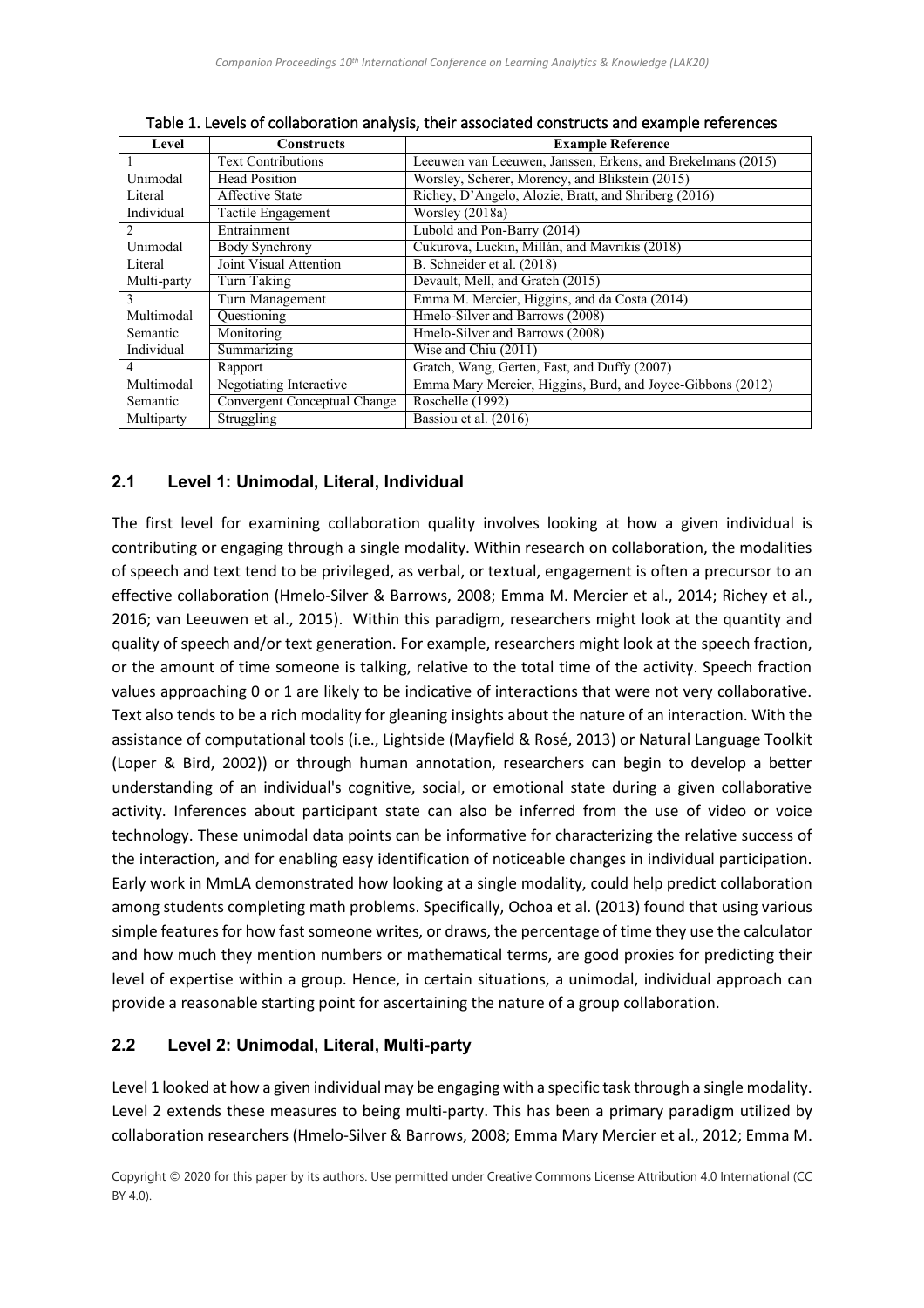[Mercier et al., 2014;](#page-10-7) [Roschelle, 1992;](#page-10-10) [Wise & Chiu, 2011\)](#page-10-8). For example, in the case of verbal contribution, instead of looking at how much someone talked, researchers consider the nature of turn-taking within a given group. In addition to looking at how speaking turns are distributed across a group, researchers might take a more qualitative approach, and code participant utterances for ways that turns are managed, and the ways that a given speaker's idea is taken up by the other participants. For instance, researchers might label when someone is responding to a previous utterance, or examine when a given utterance signals student agreement with a given idea [\(Richey et al., 2016;](#page-10-5) [Wise](#page-10-8)  [& Chiu, 2011\)](#page-10-8). In these cases, a given utterance only becomes relevant in context of the surrounding utterances, and in the context of the other individuals within the space. This is one of the important pieces added by considering multi-party collaboration. The multi-party level also allows for more direct consideration of the power relations or social dynamics of a given group. [Cukurova et al. \(2018\)](#page-9-10) provide an informative analysis using level 2 collaboration to study social dynamics among a group of students completing a hands-on task. Specifically, they analyze hand gesticulation to look at the extent of body synchrony among participants. They also answer questions about whether or not group participants appear to be exerting the same amount of body movement at a given time, or if the amount of physical movement is unevenly distributed. Another good example of unimodal, multiparty collaboration is visual joint attention [\(B. Schneider et al., 2018\)](#page-10-6). Joint visual attention refers to instances where two, or more, individuals are looking at the same location, or object, at, roughly, the same time. Many prior studies have highlighted the importance of joint visual attention for promoting learning and perceptions of collaboration quality. It can also be indicative of power relations, when considering who, within a given collaborative group, receives the visual attention of their peers when speaking. Broadly speaking, Level 2 moves us closer to multi-party metrics, and, adds additional challenges and opportunities. Data must be synchronized across different participants, but upon doing so, it becomes easier to identify group-level patterns that emerge.

#### **2.3 Level 3: Multimodal, Semantic, Individual**

Level 3 introduces semantics and multimodaltility. Whereas Level 1 analysis of text using tools like Lightside [\(Mayfield & Rosé, 2013\)](#page-10-11) and Coh-metrix [\(Graesser, McNamara, & Kulikowich,](#page-9-16) 2011), provide some degree of utterance understanding and intent interpretation, level 3 surfaces the opportunities for using data from different modalities to represent perceived student state. For instance, we can represent user engagement based on the presence or absence of speech. If, though, a user is generating speech without addressing their peers, as detected through head pose estimation, or eye gaze, it becomes less likely that the user is engaging in the collaborative task. Returning to the example of verbal contributions, when we talk about semantics we are examining the words that are uttered, and deriving meaning from those collections of words. Taking a multimodal and semantic perspective with gesticulations refers to identifying specific gestures in the gesticulations that a student is making, and, perhaps, connecting those gestures with user spoken utterances. A simple gesture one might make in the context of a classroom is raising one's hand, or pointing. In order to ascertain these gestures, one has to rely on a semantic understanding of the student's gesticulation. In the case of a student pointing, there is an additional multimodal component of understanding what they are pointing to. Prior work in learning analytics has begun to consider collaboration at this level. For example, [Worsley and Blikstein \(2018\),](#page-11-2) inspired by [Scherr and Hammer \(2009\),](#page-10-13) develop multimodal representations of individuals in collaborative pairs[. Scherr and Hammer \(2009\)](#page-10-13) describes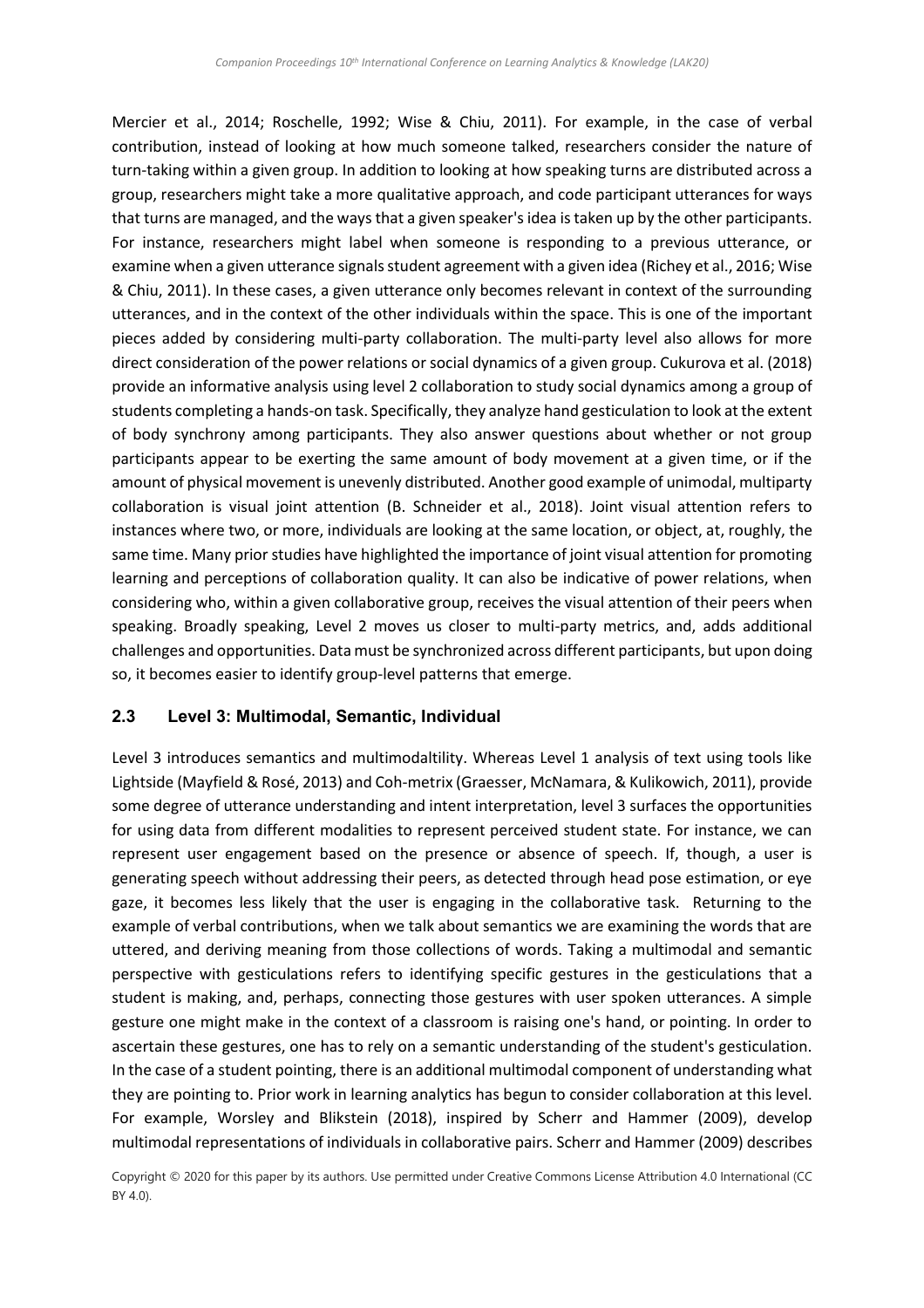epistemological frames, which constitute a combination of modalities (e.g., speech, head pose, gesticulation) that, when combined, provide a sense of the type of activity a student is undertaking at a given time. Each of the epistemological frames: Discussion, Lecture, Teaching Assistant and Joking; is characterized by a different combination of the aforementioned modalities. [Worsley and Blikstein](#page-11-2)  (2018) extend this idea by using a electro-dermal activation, speech and hand/wrist movement to identify four representative modes of collaboration during a hands-on building task. Importantly, that particular analysis was primarily done on an individual basis and did not consider the ways individuals reacted to one another, which is a key differentiator between Level 3 and Level 4.

#### **2.4 Level 4: Multimodal, Semantic, Multi-party**

Level 4 elevates the level 3 measures to multi-party inferences. Here, we consider measures like shared understanding and convergent conceptual change. Roschelle's work [\(1992\)](#page-10-10) on convergent conceptual change highlights ways that groups negotiate the collaborative learning process through a combination of gestures and spoken turns. Specifically, convergent conceptual change is

[C]haracterized by: (a) the production of a deep-featured situation, in relation to (b) the interplay of physical metaphors, through the constructive use of (c) interactive cycles of conversational turn-taking, constrained by (d) the application of progressively higher standards of evidence for convergence.

Convergent conceptual change represents a complex interplay of student actions around a shared task. The component constituents of the interaction can be reasonably characterized through semantic, multimodal interpretation of gestures and verbal utterances. For example, speaking turns can be labeled through speech recognition, and physical gesticulations analyzed for specific gestures. The semantics of student utterances can be interpreted for different measures of cohesion, or argumentation, and combined with the corresponding gestures. However, the actual demonstration of conceptual change requires an additional level of inference that goes beyond the individual. It necessitates that an individual's data be interpreted relative to the data of the other participants.

Broadly speaking, Level 4 measures require a semantic and multimodal interpretation of group behavior, often across time and at variable time scales. This is an area of research that has received little attention from the MmLA community, and reasonably involves the highest amount of complexity. It also requires a certain level of accuracy within the level 3 measures and data representations. Part of what we propose in this paper is that developing theories and representations of collaboration that mirror the complexity of convergent conceptual change, is one of the opportunities for the future of MmLA.

We argue that all of the levels could benefit from MmLA. Levels 1 and 2, are forms of interaction that can be reasonably approximated through current artificial intelligence technologies. Levels 3 and 4, could, at present, be researched through a combination of human-machine analyses, with the eventual goal of being incorporated into real-time tools. In consideration of these factors, the section to follow describes technical challenges that we are exploring to realize developing such a tool.

Copyright © 2020 for this paper by its authors. Use permitted under Creative Commons License Attribution 4.0 International (CC BY 4.0).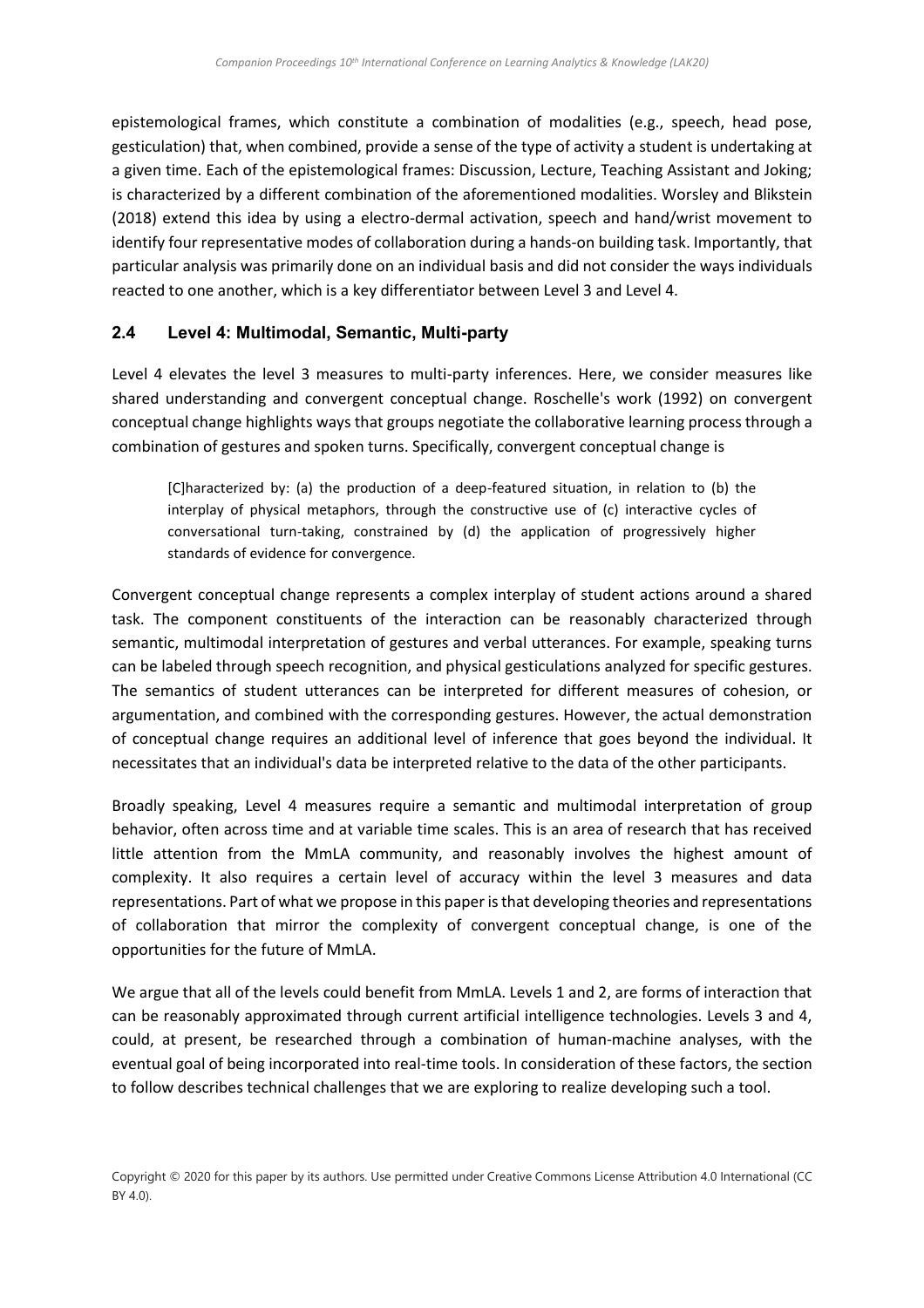## **3 TECHNICAL CHALLENGES**

Most of the state-of-the-art in capturing and analyzing collaboration construct is the result of labbased prototypes in which instructors and learners are only involved during the data-capturing phase. Building a tool that can be used on a regular basis in common learning contexts to improve collaboration literacy needs not only models to convert raw recording data into high-level constructs, but also a technical infrastructure that makes it deployable, scalable and acceptable. This section will provide a discussion of some challenges and potential solutions.

#### **3.1 Type of Sensors and Modalities**

There is large range of sensors and modalities that have been used in MmLA studies [\(Di Mitri et al.,](#page-9-5)  [2018;](#page-9-5) [Ochoa, 2017\)](#page-10-14). There is an inherent tension between the desire to capture as many modalities as possible and the complexity and intrusiveness of the recording apparatus. Given the set of constructs defined in the previous section, the recommended trade-off between the two extremes is a combination of high-definition horizontal 360 degrees video (captured with a simple camera and a fisheye lens) and directional audio. Apart from existing log data captured by digital systems, video cameras and microphones have been the sensors of choice in MmLA research. This preference for audio and video is because they can reliably capture the primary forms of human communication, have high information density, align with the information captured by human senses, are low cost, are easy to deploy and are non-intrusive [\(Worsley, 2018b\)](#page-11-3). Different from considerable prior work, however, is the inclusion of microphone arrays, which allow for the collection of directional audio, and 360 degree cameras, which provide for substantial coverage of a given learning environment. Based on current state-of-the-art in MmLA, these sensors enable the capture of posture, gaze, facial expression, hand gestures and actions, position, speaker identity, speech verbal and non-verbal features [\(Ochoa, 2017\)](#page-10-14). While other sensors (e.g., biophysiological sensors) are available for instrumenting people and learning environments, we want to be careful about balancing the utility of the sensors, with concerns about data privacy and ethics and deployability.

### **3.2 Synchronicity**

Synchronicity of the recordings allow the fusion of information from different modalities. Synchronization precision depends on the type of signals being combined and the type of analysis to be conducted on the resulting features. To establish the level of synchronization needed, we reference Newell's time scale of human actions [\(Newell, 1994\)](#page-10-15). Newell defined different time spans for several learning-related human actions and reactions. These speeds are divided into several bands according to the type of process that generates it. The bands are biological (100 microseconds to 10 milliseconds), cognitive (100 milliseconds to 10 seconds), rational (1 minute to hours) and social (days to months). The most relevant aspects of human collaboration, and also the ones that are deliberate by the student and perceptible to a human observer, are in the cognitive, rational and social bands. The lower bound for these kinds of signals is a tenth of a second. This level of synchronization is perfectly achievable with current off-the-shelf technologies. For example, the Social Signal Interpretation (SSI) framework [\(Wagner et al., 2013\)](#page-10-16), which allows for synchronization on the order of milliseconds even when the recording is distributed across different devices, provides a viable solution for simplifying synchronization.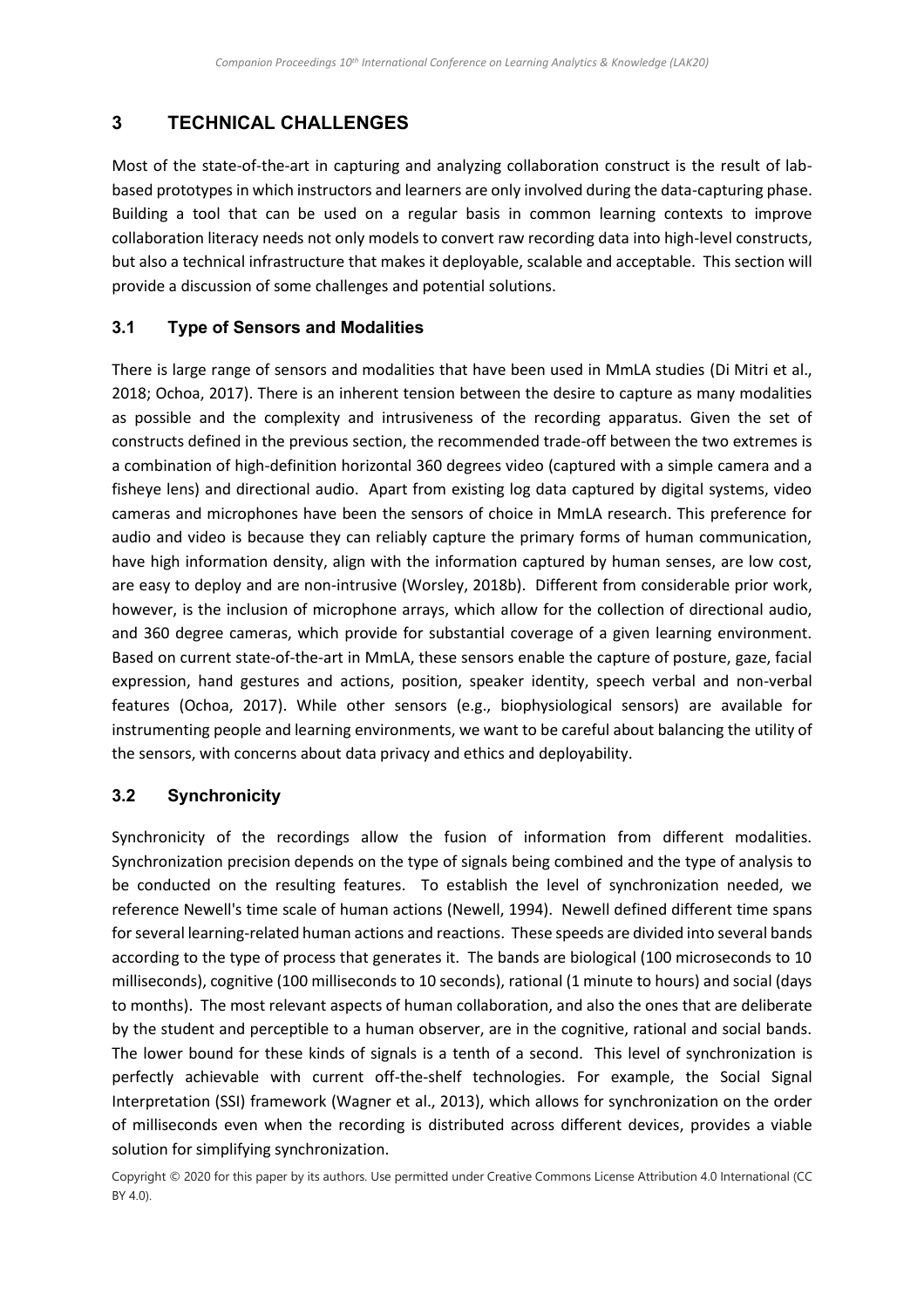### **3.3 Deployment**

Having a recording apparatus that can be setup and operated by non-experts is a main challenge in moving from lab conditions to real learning settings. Two options have been tested to facilitate this change: fixed pre-configured setups and user-friendly mobile setups. In the first option, a complex recording system is built and configured ahead of time. With this system, users are only permitted to complete two actions: turning on the recording, and turning off the recording. This strategy has been followed by [Ochoa, Domínguez, et al. \(2018\)](#page-10-3) in their widely deployed Oral Presentation Feedback system. A commercial example of this type of devices is the Meeting Owl, a videoconference camera for group meetings. The creation of these kinds of mobile devices requires both engineering and user-based-design efforts to create easy-to-use interfaces for minimalist hardware. Given that collaboration activities could happen in any classroom, it is recommended that systems for collaboration literacy feedback follow this second approach where the recording device is mobile and easily operable by the collaboration activity participants.

#### **3.4 Real-time vs. Post-hoc Feedback**

When the feedback is provided can have an important effect on its usefulness and actionability. The difference is exemplified by two types of multimodal oral presentation feedback tools. The first one, introduced by [\(J. Schneider, Börner, Rosmalen, & Specht, 2015\)](#page-10-17) presents simple feedback about posture, gaze and volume in real-time to the presenter through an augmented reality visor. The second, a system proposed by [\(Ochoa, Domínguez, et al., 2018\)](#page-10-3) provides a more detailed feedback about the same modalities through a multimodal report but only after the presentation is finished. Both system show positive learning gains. It is not clear what system is more appropriate to develop presentation skills, or if a combination of the two is the right answer. A system for collaboration literacy feedback should explore both real-time multimodal signals and post-hoc reflection reports in order to find which one has a stronger impact on learning different collaboration literacy constructs. It is also important to consider the computational requirements that real-time feedback have in the multimodal extraction and fusion component.

#### **3.5 Individual vs. Group Feedback**

Feedback can be provided privately to individuals about their individual collaboration behaviour. However, there is also an element of group dynamics that cannot be explained by individual contributions alone. Some collaboration constructs only make sense at the group level. Also, exposing individual feedback to the group has the potential to violate the right of privacy of the individual. Studies such as [\(Archer-Kath, Johnson, & Johnson, 1994\)](#page-8-1) where the individual vs. group feedback is empirically tested should be conducted to test impact of collaboration literacy feedback interfaces.

#### **3.6 Automated vs. Human-augmented Feedback**

Even with current advances in artificial intelligence, there are certain aspects of collaboration behaviour that cannot be detected or processed by current automated systems. Human feedback has the potential to be of higher quality than automated systems. However, human feedback is not without limitations. Most importantly, it is not scalable, and is subject to bias. Combining the right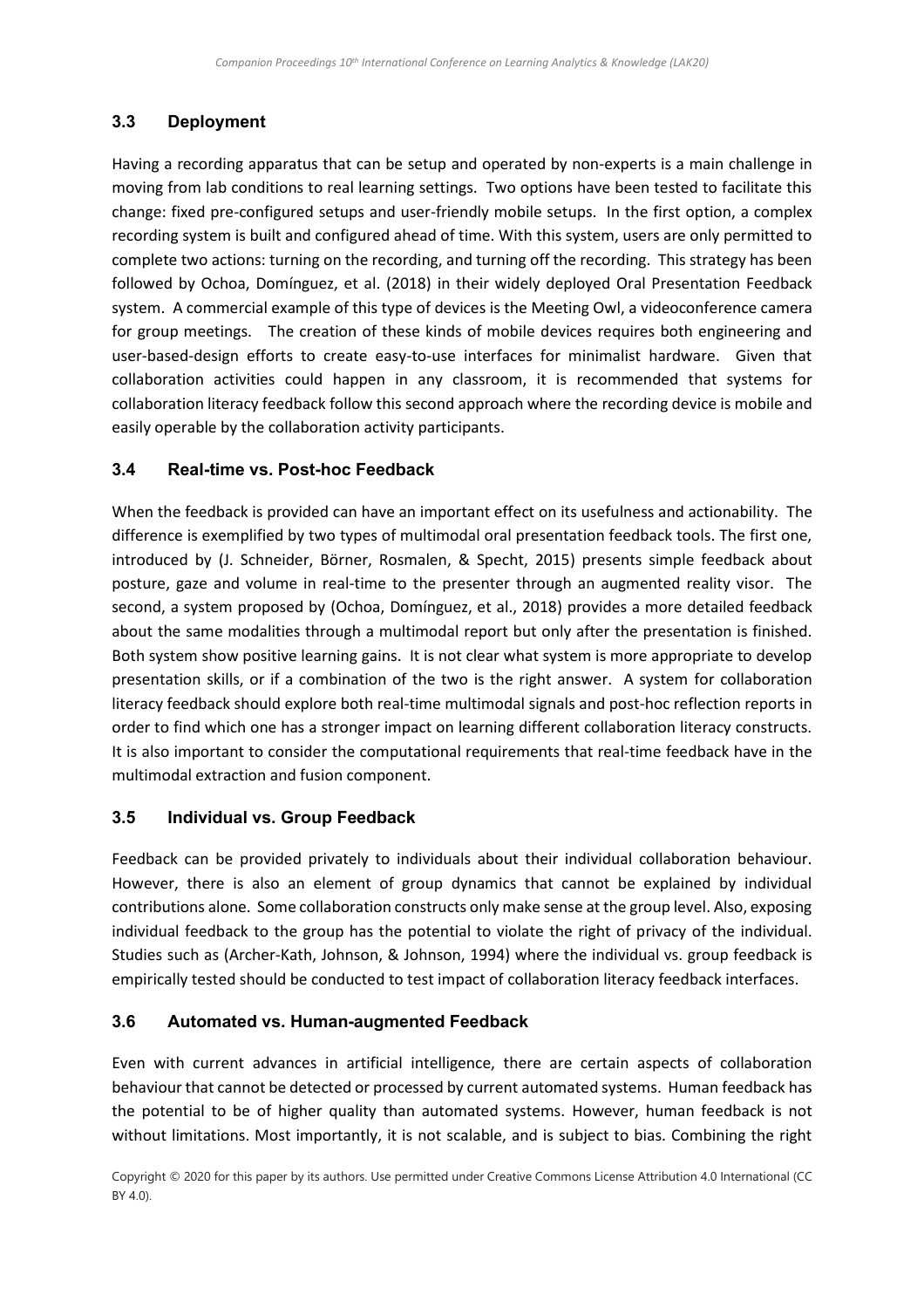proportion of both types of feedback seems to be the right approach. This determination is also an open research question that should be addressed after determining which types of collaboration constructs can be accurately and reliably estimated automatically, and which ones still need human input. Moreover, systems for collaboration literacy feedback could provide an interface for human instructors to focus their capabilities on resolving difficult-to-judge cases or constructs. For example, an automated system could provide feedback about turn management and questioning, while an annotated multimodal transcript (such as in (Echeverria [et al., 2018\)](#page-9-17)) could be provided to instructors to focus their attention on key moments of the collaborative activity. The combination of automated and human-augmented feedback could also support teachers, students and researchers focusing on higher level collaboration constructs.

### **4 CONCLUSIONS**

In this paper, we argue that MmLA is uniquely poised to analyze collaborative learning environments. Moreover, we propose a framework for considering the different levels of complexity of collaborative problem solving, with the goal of supporting the development of collaboration literacy, a form of literacy that receives little formal attention within mainstream, and even progressive learning experiences. Enacting the creation of collaboration literacy feedback tools can potentially be achieved through a combination of low-cost audio and video data capture technology, in conjunction with the development of robust multimodal fusion, and multimodal feedback strategies. Determining the design of collaboration literacy feedback tools will involve research and development along several of the dimensions outlined in this paper, and likely some additional dimensions that have yet to be identified. Nonetheless, we position the ideas included in this paper as a concrete, constructive and feasible research agenda for simultaneously advancing MmLA and collaboration literacy. Levels 1 through 3 of the framework represent constructs that MmLA can address in the short-term. These constructs can be enacted through unimodal and multimodal features that are available through current artificial intelligence technologies. Level 4 represents an aspirational goal for MmLA. Such investigations have the opportunity to drive new theories and conjectures about the complexities of group collaboration, much like Roschelle's work [\(1992\)](#page-10-10) on convergent conceptual change. Finally, this work, as a whole suggests the need to close the gap in MmLA by promoting important, real-time feedback [\(Bassiou et al., 2016\)](#page-9-14) and to carefully consider issues of ethics and data privacy.

Our hope is that this paper will help provide direction for the field to more quickly converge towards the development of common apparatus for distributed data collection, shared measures, and consistent feature extraction and fusion algorithms.

### **REFERENCES**

- <span id="page-8-1"></span>Archer-Kath, J., Johnson, D. W., & Johnson, R. T. (1994). Individual versus Group Feedback in Cooperative Groups. *The Journal of Social Psychology, 134*(5), 681-694. doi:10.1080/00224545.1994.9922999
- <span id="page-8-0"></span>Bachour, K., Kaplan, F., & Dillenbourg, P. (2010). An Interactive Table for Supporting Participation Balance in Face-to-Face Collaborative Learning. *IEEE Trans. Learn. Technol., 3*(3), 203-213. doi:10.1109/tlt.2010.18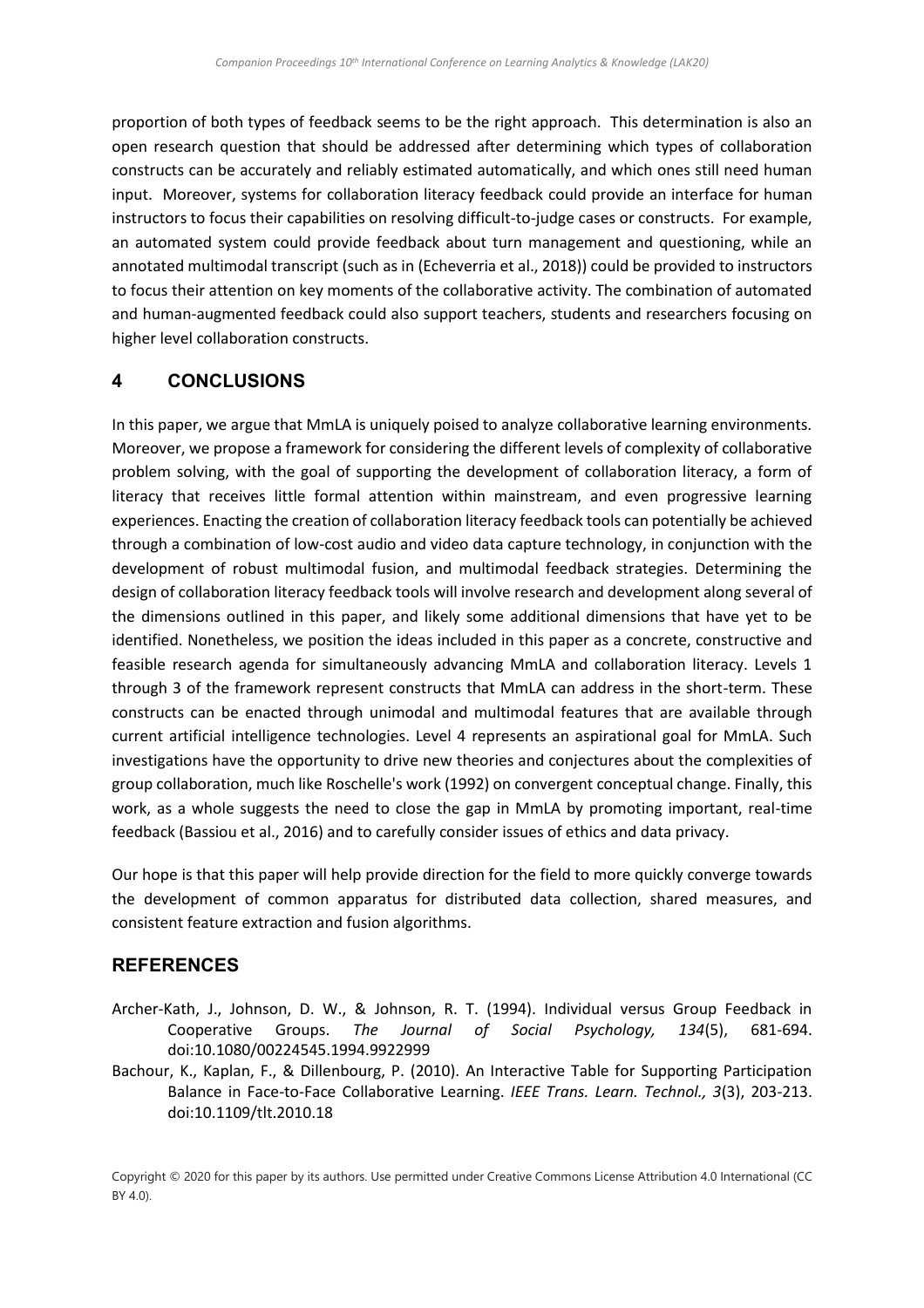- <span id="page-9-14"></span>Bassiou, N., Tsiartas, A., Smith, J., Bratt, H., Richey, C., Shriberg, E., . . . Alozie, N. (2016). *Privacy-Preserving Speech Analytics for Automatic Assessment of Student Collaboration.* Paper presented at the Interspeech 2016.
- <span id="page-9-1"></span>Berland, M., Davis, D., & Smith, C. P. (2015). AMOEBA: Designing for collaboration in computer science classrooms through live learning analytics. *International Journal of Computer-Supported Collaborative Learning, 10*(4), 425-447.
- <span id="page-9-10"></span>Cukurova, M., Luckin, R., Millán, E., & Mavrikis, M. (2018). The NISPI framework: Analysing collaborative problem-solving from students' physical interactions. *Computers & Education, 116*, 93-109.
- Dede, C. (2010). Comparing frameworks for 21st century skills. *21st century skills: Rethinking how students learn, 20*, 51-76.
- <span id="page-9-11"></span>Devault, D., Mell, J., & Gratch, J. (2015). *Toward Natural Turn-Taking in a Virtual Human Negotiation Agent.* Paper presented at the AAAI Spring Symposium on Turn-Taking and Coordination in Human-Machine Interaction.
- <span id="page-9-5"></span>Di Mitri, D., Schneider, J., Specht, M., & Drachsler, H. (2018). From signals to knowledge: A conceptual model for multimodal learning analytics. *Journal of Computer Assisted Learning, 34*(4), 338- 349.
- <span id="page-9-8"></span>Dillenbourg, P., Prieto, L. P., & Olsen, J. K. (2018). Classroom Orchestration. In *International Handbook of the Learning Sciences* (pp. 180-190): Routledge.
- <span id="page-9-3"></span>Domínguez, F., Chiluiza, K., Echeverria, V., & Ochoa, X. (2015). *Multimodal selfies: Designing a multimodal recording device for students in traditional classrooms.* Paper presented at the Proceedings of the 2015 ACM on International Conference on Multimodal Interaction.
- <span id="page-9-17"></span>Echeverria, V., Martinez-Maldonado, R., Granda, R., Chiluiza, K., Conati, C., & Shum, S. B. (2018). *Driving data storytelling from learning design.* Paper presented at the Proceedings of the 8th International Conference on Learning Analytics and Knowledge.
- <span id="page-9-16"></span>Graesser, A. C., McNamara, D. S., & Kulikowich, J. M. (2011). Coh-Metrix: Providing multilevel analyses of text characteristics. *Educational researcher, 40*(5), 223-234.
- <span id="page-9-6"></span>Granda, R. X., Echeverría, V., Chiluiza, K., & Wong-Villacrés, M. (2015). *Supporting the assessment of collaborative design activities in multi-tabletop classrooms.* Paper presented at the 2015 Asia-Pacific Conference on Computer Aided System Engineering.
- <span id="page-9-13"></span>Gratch, J., Wang, N., Gerten, J., Fast, E., & Duffy, R. (2007). *Creating Rapport with Virtual Agents*, Berlin, Heidelberg.
- <span id="page-9-2"></span>Griffin, P., & Care, E. (2014). *Assessment and teaching of 21st century skills: Methods and approach*: Springer.
- <span id="page-9-12"></span>Hmelo-Silver, C. E., & Barrows, H. S. (2008). Facilitating Collaborative Knowledge Building. *Cognition and Instruction, 26*(1), 48-94. doi:10.1080/07370000701798495
- <span id="page-9-0"></span>Kleinsmann, M., Deken, F., Dong, A., & Lauche, K. (2012). Development of design collaboration skills. *Journal of Engineering Design, 23*(7), 485-506. doi:10.1080/09544828.2011.619499
- Lai, E. R. (2011). *Collaboration: A literature review*. Retrieved from
- <span id="page-9-15"></span>Loper, E., & Bird, S. (2002). NLTK: the natural language toolkit. *arXiv preprint cs/0205028*.
- <span id="page-9-9"></span>Lubold, N., & Pon-Barry, H. (2014). *Acoustic-Prosodic Entrainment and Rapport in Collaborative Learning Dialogues.* Paper presented at the Proceedings of the 2014 ACM workshop on Multimodal Learning Analytics Workshop and Grand Challenge, Istanbul, Turkey.
- <span id="page-9-7"></span>Martinez-Maldonado, R., Echeverria, V., Elliott, D., Axisa, C., Power, T., & Shum, S. B. (2019). Making the Design of CSCL Analytics Interfaces a Co-design Process: the Case of Multimodal Teamwork in Healthcare.
- <span id="page-9-4"></span>Martinez-Maldonado, R., Echeverria, V., Santos, O. C., Santos, A. D. P. D., & Yacef, K. (2018). *Physical learning analytics: A multimodal perspective.* Paper presented at the Proceedings of the 8th International Conference on Learning Analytics and Knowledge.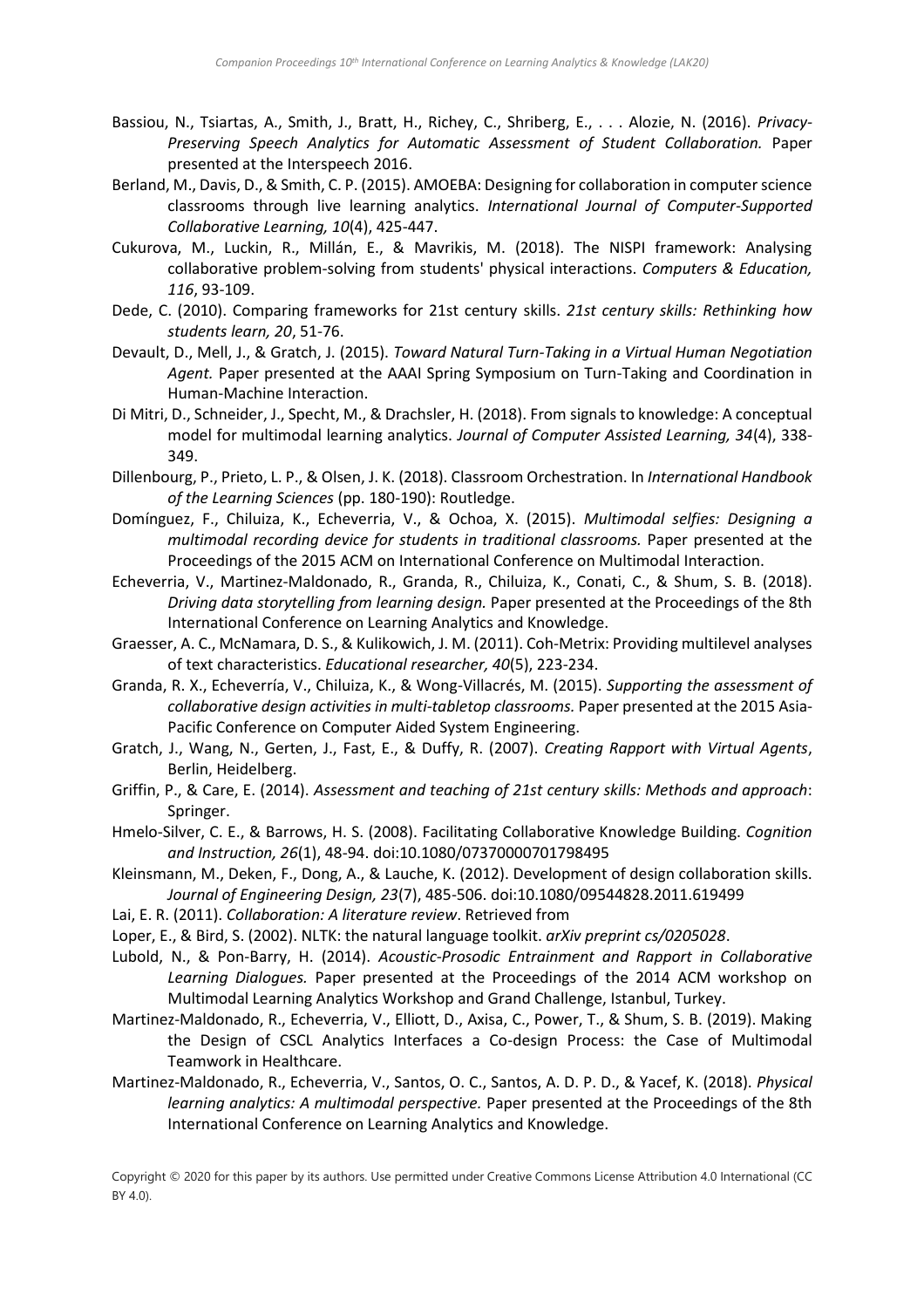- <span id="page-10-11"></span>Mayfield, E., & Rosé, C. P. (2013). LightSIDE: Open source machine learning for text. In *Handbook of Automated Essay Evaluation* (pp. 146-157): Routledge.
- <span id="page-10-9"></span>Mercier, E. M., Higgins, S., Burd, E., & Joyce-Gibbons, A. (2012). *Multi-touch technology to support multiple levels of collaborative learning in the classroom*.
- <span id="page-10-7"></span>Mercier, E. M., Higgins, S. E., & da Costa, L. (2014). Different leaders: Emergent organizational and intellectual leadership in children's collaborative learning groups. *International Journal of Computer-Supported Collaborative Learning, 9*(4), 397-432. doi:10.1007/s11412-014-9201-z
- <span id="page-10-15"></span>Newell, A. (1994). *Unified theories of cognition*: Harvard University Press.
- <span id="page-10-14"></span>Ochoa, X. (2017). Multimodal learning analytics. In G. S. Charles LANG, Alyssa WISE, and Dragan GAŠEVIĆ (Ed.), *The Handbook of Learning Analytics* (Vol. 1, pp. 129-141).
- <span id="page-10-2"></span>Ochoa, X., Chiluiza, K., Granda, R., Falcones, G., Castells, J., & Guamán, B. (2018). *Multimodal Transcript of Face-to-Face Group-Work Activity Around Interactive Tabletops.* Paper presented at the CrossMMLA@ LAK.
- <span id="page-10-12"></span>Ochoa, X., Chiluiza, K., Méndez, G., Luzardo, G., Guamán, B., & Castells, J. (2013). *Expertise estimation based on simple multimodal features.* Paper presented at the Proceedings of the 15th ACM on International conference on multimodal interaction.
- <span id="page-10-3"></span>Ochoa, X., Domínguez, F., Guamán, B., Maya, R., Falcones, G., & Castells, J. (2018). *The rap system: automatic feedback of oral presentation skills using multimodal analysis and low-cost sensors.* Paper presented at the Proceedings of the 8th international conference on learning analytics and knowledge.
- <span id="page-10-1"></span>Ochoa, X., & Worsley, M. (2016). Augmenting Learning Analytics with Multimodal Sensory Data. *Journal of Learning Analytics, 3*(2), 213-219.
- <span id="page-10-5"></span>Richey, C., D'Angelo, C., Alozie, N., Bratt, H., & Shriberg, E. (2016). *The SRI Speech-Based Collaborative Learning Corpus*. Retrieved from
- <span id="page-10-10"></span>Roschelle, J. (1992). Learning by Collaborating: Convergent Conceptual Change. *The Journal of the Learning Sciences, 2*(3), 235-276. Retrieved fro[m http://www.jstor.org/stable/1466609](http://www.jstor.org/stable/1466609)
- <span id="page-10-13"></span>Scherr, R. E., & Hammer, D. (2009). Student Behavior and Epistemological Framing: Examples from Collaborative Active-Learning Activities in Physics. *Cognition and Instruction, 27*(2), 147-174. doi:10.1080/07370000902797379
- <span id="page-10-6"></span>Schneider, B., Sharma, K., Cuendet, S., Zufferey, G., Dillenbourg, P., & Pea, R. (2018). Leveraging mobile eye-trackers to capture joint visual attention in co-located collaborative learning groups. *International Journal of Computer-Supported Collaborative Learning, 13*(3), 241-261.
- <span id="page-10-17"></span>Schneider, J., Börner, D., Rosmalen, P. v., & Specht, M. (2015). *Presentation Trainer, your Public Speaking Multimodal Coach.* Paper presented at the Proceedings of the 2015 ACM on International Conference on Multimodal Interaction, Seattle, Washington, USA.
- <span id="page-10-0"></span>Shaffer, D. W., Collier, W., & Ruis, A. (2016). A tutorial on epistemic network analysis: Analyzing the structure of connections in cognitive, social, and interaction data. *Journal of Learning Analytics, 3*(3), 9-45.
- <span id="page-10-4"></span>van Leeuwen, A., Janssen, J., Erkens, G., & Brekelmans, M. (2015). Teacher regulation of cognitive activities during student collaboration: Effects of learning analytics. *Computers & Education, 90*, 80-94. doi[:https://doi.org/10.1016/j.compedu.2015.09.006](https://doi.org/10.1016/j.compedu.2015.09.006)
- <span id="page-10-16"></span>Wagner, J., Lingenfelser, F., Baur, T., Damian, I., Kistler, F., Andr, E., & #233. (2013). *The social signal interpretation (SSI) framework: multimodal signal processing and recognition in real-time.* Paper presented at the Proceedings of the 21st ACM international conference on Multimedia, Barcelona, Spain.
- <span id="page-10-8"></span>Wise, A. F., & Chiu, M. M. (2011). Analyzing temporal patterns of knowledge construction in a rolebased online discussion. *International Journal of Computer-Supported Collaborative Learning, 6*(3), 445-470. doi:10.1007/s11412-011-9120-1